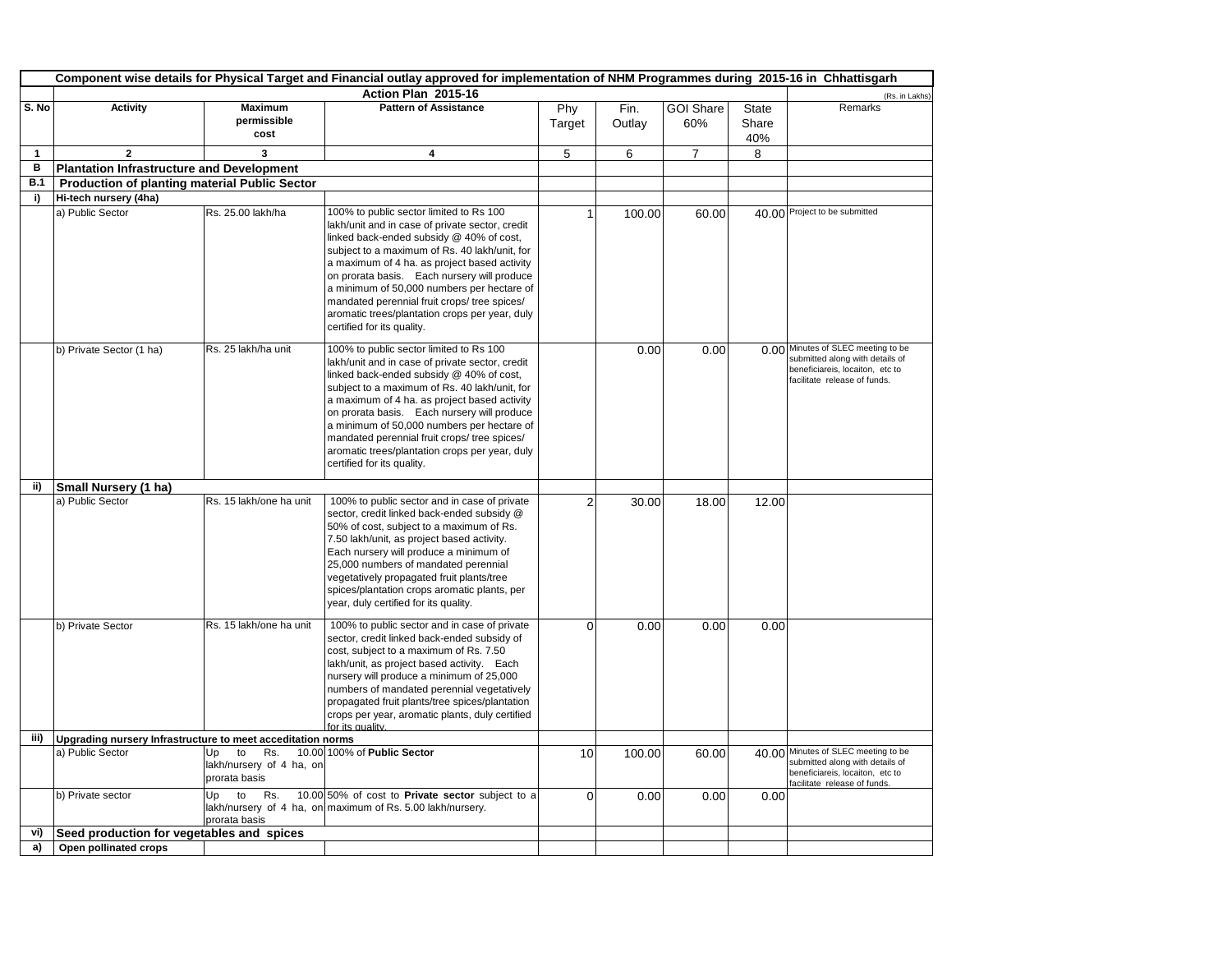|              | Component wise details for Physical Target and Financial outlay approved for implementation of NHM Programmes during 2015-16 in Chhattisgarh |                                                  |                                                                                            |          |        |                  |              |                |
|--------------|----------------------------------------------------------------------------------------------------------------------------------------------|--------------------------------------------------|--------------------------------------------------------------------------------------------|----------|--------|------------------|--------------|----------------|
|              |                                                                                                                                              |                                                  | Action Plan 2015-16                                                                        |          |        |                  |              | (Rs. in Lakhs) |
| S. No        | <b>Activity</b>                                                                                                                              | <b>Maximum</b>                                   | <b>Pattern of Assistance</b>                                                               | Phy      | Fin.   | <b>GOI Share</b> | <b>State</b> | Remarks        |
|              |                                                                                                                                              | permissible                                      |                                                                                            | Target   | Outlay | 60%              | Share        |                |
|              |                                                                                                                                              | cost                                             |                                                                                            |          |        |                  | 40%          |                |
| 1            | $\overline{2}$                                                                                                                               | 3                                                | $\overline{\mathbf{A}}$                                                                    | 5        | 6      | $\overline{7}$   | 8            |                |
|              | a) Public Sector                                                                                                                             | Rs. 35,000/ha                                    | 100% of cost, limited to 5 ha.<br>Output target                                            |          | 0.00   | 0.00             | 0.00         |                |
|              |                                                                                                                                              |                                                  | of seed for each crop will be fixed by the                                                 |          |        |                  |              |                |
|              | b) Private sector (for General                                                                                                               | Rs. 35,000/ha                                    | individual state.<br>35% in general areas and 50% in NE &                                  |          | 0.00   | 0.00             | 0.00         |                |
|              | area)                                                                                                                                        |                                                  | Himalayan States, Tribal Sub Plans (TSP)                                                   |          |        |                  |              |                |
|              |                                                                                                                                              |                                                  | areas, Andaman & Nicobar & Lakshadweep                                                     |          |        |                  |              |                |
|              |                                                                                                                                              |                                                  | Islands, limited to 5 ha. Output target of                                                 |          |        |                  |              |                |
|              |                                                                                                                                              |                                                  | seed for each crop will be fixed by the<br>individual state.                               |          |        |                  |              |                |
|              | b) Private sector (for TSP area) Rs. 35,000/ha                                                                                               |                                                  | 35% in general areas and 50% in NE &                                                       |          | 0.00   | 0.00             | 0.00         |                |
|              |                                                                                                                                              |                                                  | Himalayan States, Tribal Sub Plans (TSP)                                                   |          |        |                  |              |                |
|              |                                                                                                                                              |                                                  | areas, Andaman & Nicobar & Lakshadweep                                                     |          |        |                  |              |                |
|              |                                                                                                                                              |                                                  | Islands, limited to 5 ha. Output target of                                                 |          |        |                  |              |                |
|              |                                                                                                                                              |                                                  | seed for each crop will be fixed by the<br>individual state.                               |          |        |                  |              |                |
|              | <b>Hybrid seeds</b>                                                                                                                          |                                                  |                                                                                            |          |        | 0.00             | 0.00         |                |
|              | Sub-total Planting material                                                                                                                  |                                                  |                                                                                            | 13.00    | 230.00 | 138.00           | 92.00        |                |
| <b>B2</b>    |                                                                                                                                              | Establishment of new gardens / Area Expansion    |                                                                                            |          |        |                  |              |                |
|              |                                                                                                                                              |                                                  | Fruit crops other than cost intensive crops using normal spacing (For a maximum            |          |        |                  |              |                |
| $\mathbf{1}$ | <b>Fruits - Perennials</b>                                                                                                                   |                                                  |                                                                                            |          |        |                  |              |                |
|              | (a) Cost intensive crops                                                                                                                     |                                                  |                                                                                            |          |        |                  |              |                |
|              |                                                                                                                                              | Fruit crops like Grape, Kiwi, Passion fruit etc. |                                                                                            |          |        |                  |              |                |
|              | <b>Strawberry</b>                                                                                                                            |                                                  |                                                                                            |          |        |                  |              |                |
|              | a) Integrated package with drip Rs. 2.80 lakh/ha<br>irrigation & mulching                                                                    |                                                  | Maximum of Rs. 1.12 lakh/ per ha. (40% of<br>cost) for meeting the expenditure on planting |          | 0.00   | 0.00             | 0.00         |                |
|              |                                                                                                                                              |                                                  | material and cost of material for drip irrigation,                                         |          |        |                  |              |                |
|              |                                                                                                                                              |                                                  | mulching and INM/IPM, in one installment.                                                  |          |        |                  |              |                |
|              | b) Without integration                                                                                                                       | Rs. 1.25 lakh/ha                                 | Maximum of Rs. 0.50 lakh/ha (40% of cost)                                                  |          |        |                  |              |                |
|              |                                                                                                                                              |                                                  | for meeting the expenditure on planting                                                    | 25       | 12.50  | 7.50             | 5.00         |                |
|              |                                                                                                                                              |                                                  | material and cost of<br>INM/IPM one                                                        |          |        |                  |              |                |
|              |                                                                                                                                              |                                                  | installment.                                                                               |          |        |                  |              |                |
|              |                                                                                                                                              |                                                  | For (a) and (b) above, in the case of TSP                                                  |          |        |                  |              |                |
|              |                                                                                                                                              |                                                  | Nicobar<br>Andaman &<br>areas,<br>and<br>Lakshadweep Islands, assistance will be @         |          |        |                  |              |                |
|              |                                                                                                                                              |                                                  | 50% of cost.                                                                               |          |        |                  |              |                |
|              |                                                                                                                                              |                                                  |                                                                                            |          |        |                  |              |                |
|              | Banana (TC)                                                                                                                                  |                                                  |                                                                                            |          |        |                  |              |                |
|              | a) Integrated package<br>with<br>drip irrigation.                                                                                            | Rs. 3.00 lakh/ha                                 | Maximum of Rs. 1.20 lakh/ha (40 % of cost)<br>for meeting the expenditure on planting      | $\Omega$ |        | 0.00             | 0.00         |                |
|              |                                                                                                                                              |                                                  | material and cost of material for drip system,                                             |          |        |                  |              |                |
|              |                                                                                                                                              |                                                  | INM/IPM etc., in 2 installments (75:25).                                                   |          |        |                  |              |                |
|              | b) Without integration                                                                                                                       | Rs. 1.25 lakh/ha.                                | Max. of Rs. 0.50 lakh per ha, (40% of cost)                                                |          |        |                  |              |                |
|              |                                                                                                                                              |                                                  | for meeting the expenditure on planting                                                    | 1000     | 375.00 | 225.00           | 150.00       |                |
|              |                                                                                                                                              |                                                  | material and cost of INM/IPM in 2                                                          |          |        |                  |              |                |
|              |                                                                                                                                              |                                                  | installments (75:25).                                                                      |          |        |                  |              |                |
|              |                                                                                                                                              |                                                  | For (a) and (b) above, in the case of TSP                                                  |          |        |                  |              |                |
|              |                                                                                                                                              |                                                  | Andaman &<br>Nicobar<br>areas,<br>and                                                      |          |        |                  |              |                |
|              |                                                                                                                                              |                                                  | Lakshadweep Islands, assistance will be @<br>50% of cost in 2 installments (75:25).        |          |        |                  |              |                |
|              |                                                                                                                                              |                                                  |                                                                                            |          |        |                  |              |                |
|              | Sub-total                                                                                                                                    |                                                  |                                                                                            | 1025.00  | 387.50 | 232.50           | 155.00       |                |
|              | Maintenance without Integration<br>1st Year                                                                                                  |                                                  |                                                                                            |          |        |                  |              |                |
|              |                                                                                                                                              |                                                  |                                                                                            | 1000.00  | 125.00 | 75.00            | 50.00        |                |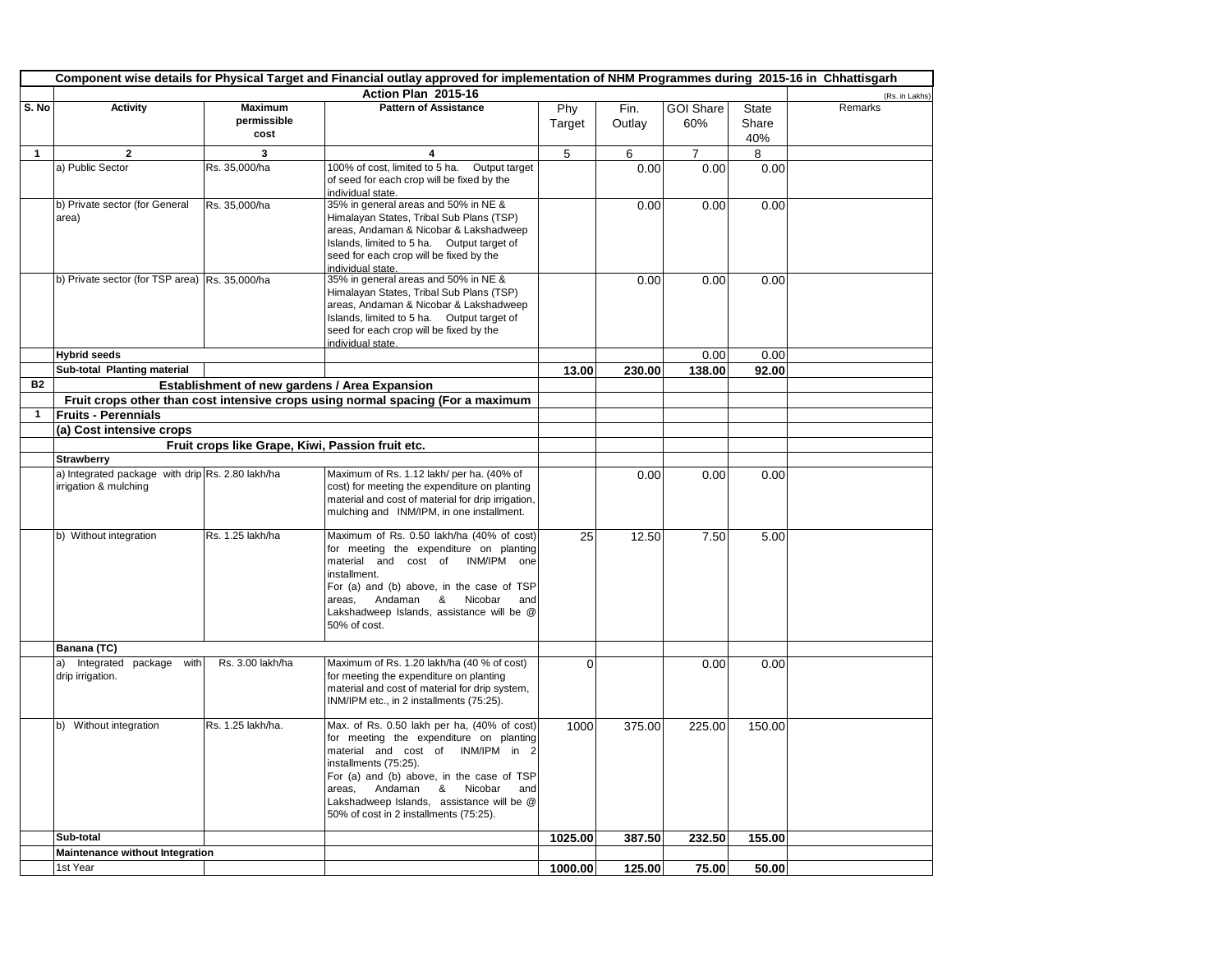|              | Component wise details for Physical Target and Financial outlay approved for implementation of NHM Programmes during 2015-16 in Chhattisgarh |                                                      |                                                                                           |              |                  |                  |                  |                |
|--------------|----------------------------------------------------------------------------------------------------------------------------------------------|------------------------------------------------------|-------------------------------------------------------------------------------------------|--------------|------------------|------------------|------------------|----------------|
|              |                                                                                                                                              |                                                      | Action Plan 2015-16                                                                       |              |                  |                  |                  | (Rs. in Lakhs) |
| S. No        | <b>Activity</b>                                                                                                                              | <b>Maximum</b>                                       | <b>Pattern of Assistance</b>                                                              | Phy          | Fin.             | <b>GOI Share</b> | <b>State</b>     | Remarks        |
|              |                                                                                                                                              | permissible                                          |                                                                                           | Target       | Outlay           | 60%              | Share            |                |
|              |                                                                                                                                              | cost                                                 |                                                                                           |              |                  |                  | 40%              |                |
| $\mathbf{1}$ | $\overline{2}$                                                                                                                               | 3                                                    | 4                                                                                         | 5            | 6                | $\overline{7}$   | 8                |                |
|              | vii) Papaya                                                                                                                                  |                                                      |                                                                                           |              |                  |                  |                  |                |
|              | a) Integrated package with                                                                                                                   | Rs. 2.00 lakh/ha.                                    | Maximum of Rs. 0.80 lakh/ha (40% of the                                                   |              |                  | 0.00             | 0.00             |                |
|              | drip irrigation.                                                                                                                             |                                                      | cost) for meeting expenditure on planting                                                 |              |                  |                  |                  |                |
|              |                                                                                                                                              |                                                      | material, drip irrigation and cost of material for<br>INM/IPM, in 2 installments (75:25)  |              |                  |                  |                  |                |
|              | b) Without integration                                                                                                                       | Rs. 60,000/ha                                        | Maximum of Rs. 0.30 lakh/ha (50 % of cost)                                                | 500          | 112.50           | 67.50            | 45.00            |                |
|              |                                                                                                                                              |                                                      | for meeting the expenditure on planting                                                   |              |                  |                  |                  |                |
|              |                                                                                                                                              |                                                      | material and cost of INM/IPM in 2 installments                                            |              |                  |                  |                  |                |
|              |                                                                                                                                              |                                                      | $(75:25)$ .                                                                               |              |                  |                  |                  |                |
|              |                                                                                                                                              |                                                      | For (a) and (b) above, in the case of NE and<br>Himalayan States, TSP areas, Andaman &    |              |                  |                  |                  |                |
|              |                                                                                                                                              |                                                      | Nicobar<br>and Lakshadweep<br>Islands.                                                    |              |                  |                  |                  |                |
|              |                                                                                                                                              |                                                      | assistance will be @ 50% of cost in 2                                                     |              |                  |                  |                  |                |
|              |                                                                                                                                              |                                                      | installments (75:25).                                                                     |              |                  |                  |                  |                |
|              | Sub-total                                                                                                                                    |                                                      |                                                                                           | 500.00       | 112.50           | 67.50            | 45.00            |                |
|              | Maintenance without Integration                                                                                                              |                                                      |                                                                                           |              |                  |                  |                  |                |
|              | 1st Year                                                                                                                                     |                                                      |                                                                                           | 0.00         | 0.00             | 0.00             | 0.00             |                |
|              | (b) Fruit crops other than cost intensive crops using normal spacing                                                                         |                                                      |                                                                                           |              |                  |                  |                  |                |
|              | a) Integrated package with drip Rs. 1.00 lakh/ha                                                                                             |                                                      | Maximum of Rs. 0.40 lakh/ ha. (40% of cost)                                               |              | 0.00             | 0.00             | 0.00             |                |
|              | irrigation                                                                                                                                   |                                                      | for meeting the expenditure on planting                                                   |              |                  |                  |                  |                |
|              |                                                                                                                                              |                                                      | material, cost of drip system, INM/IPM,                                                   |              |                  |                  |                  |                |
|              |                                                                                                                                              |                                                      | canopy management etc in 3 installments of<br>60:20:20 subject to survival rate of 75% in |              |                  |                  |                  |                |
|              |                                                                                                                                              |                                                      | 2nd year & 90% in 3rd year for perennial                                                  |              |                  |                  |                  |                |
|              |                                                                                                                                              |                                                      | crops and for non perennial crops in 2                                                    |              |                  |                  |                  |                |
|              |                                                                                                                                              |                                                      | installments of 75:25                                                                     |              |                  |                  |                  |                |
|              | b) Without Integration                                                                                                                       |                                                      | Maximum of Rs. 0.30 lakh/ha (50 % of cost)                                                |              |                  |                  |                  |                |
|              | Pear(3x3)                                                                                                                                    |                                                      | for meeting the expenditure on planting<br>material and cost of INM/IPM in 3 installments | 200          | 35.93            | 21.56            | 14.37            |                |
|              | Litchi(3x3)                                                                                                                                  | Rs. 60,000/ha                                        | of 60:20:20.                                                                              | 200          | 33.94            | 20.36            | 13.58            |                |
|              | Pomegranate(5x5)                                                                                                                             |                                                      |                                                                                           | 257          | 46.26            | 27.76            | 18.50            |                |
|              | Guava(3x3)                                                                                                                                   |                                                      |                                                                                           | 300          | 52.80            | 31.68            | 21.12            |                |
|              | Sub total                                                                                                                                    |                                                      |                                                                                           | 957          | 168.93           | 101.36           | 67.57            |                |
|              | 2nd Year Maintenance                                                                                                                         |                                                      |                                                                                           |              |                  |                  |                  |                |
|              | Pear(3x3)<br>Litchi(3x3)                                                                                                                     |                                                      | Maximum of Rs. 0.30 lakh/ha (50 % of cost)<br>for meeting the expenditure on planting     | 200.00       | 11.98            | 7.19             | 4.79             |                |
|              |                                                                                                                                              | Rs. 60,000/ha                                        | material and cost of INM/IPM in 3 installments                                            | 100.00       | 5.66             | 3.40             | 2.26             |                |
|              | Pomegranate(5x5)                                                                                                                             |                                                      | of 60:20:20.                                                                              | 128.00       | 7.68             | 4.61             | 3.07             |                |
|              | 3rd Year Maintenance                                                                                                                         |                                                      |                                                                                           |              |                  |                  |                  |                |
|              | Mango                                                                                                                                        |                                                      |                                                                                           | 200.00       | 6.60             | 3.96             | 2.64             |                |
|              | Litchi(3x3)                                                                                                                                  |                                                      |                                                                                           | 150.00       | 5.29             | 3.17             | 2.12             |                |
|              | Lime                                                                                                                                         |                                                      |                                                                                           | 200.00       | 10.60            | 6.36             | 4.24             |                |
|              | Guava(3x3)                                                                                                                                   |                                                      |                                                                                           | 200.00       | 7.00             | 4.20             | 2.80             |                |
|              | <b>Custard Apple</b>                                                                                                                         |                                                      |                                                                                           | 200.00       | 7.00             | 4.20             | 2.80             |                |
|              | Sub-total                                                                                                                                    | Vegetable (For maximum area of 2 ha per beneficiary) |                                                                                           | 1378.00      | 61.81            | 37.09            | 24.72            |                |
|              |                                                                                                                                              |                                                      |                                                                                           |              |                  |                  |                  |                |
|              | Hybrid                                                                                                                                       | Rs.50,000/ha                                         | 40% of cost in general areas                                                              | 3000<br>3000 | 600.00<br>750.00 | 360.00<br>450.00 | 240.00<br>300.00 |                |
|              | Hybrid<br>Sub-total                                                                                                                          | Rs.50,000/ha                                         | 50% of cost in general areas                                                              | 6000         | 1350             | 810.00           | 540.00           |                |
| $\mathbf{3}$ | Flowers (For a maximum of 2 ha per beneficiary)                                                                                              |                                                      |                                                                                           |              |                  |                  |                  |                |
|              | <b>Cut flowers</b>                                                                                                                           |                                                      |                                                                                           |              |                  |                  |                  |                |
|              | Small & Marginal Farmers                                                                                                                     | Rs. 1.00 lakh/ha                                     | 40% of cost                                                                               |              | 0.00             | 0.00             | 0.00             |                |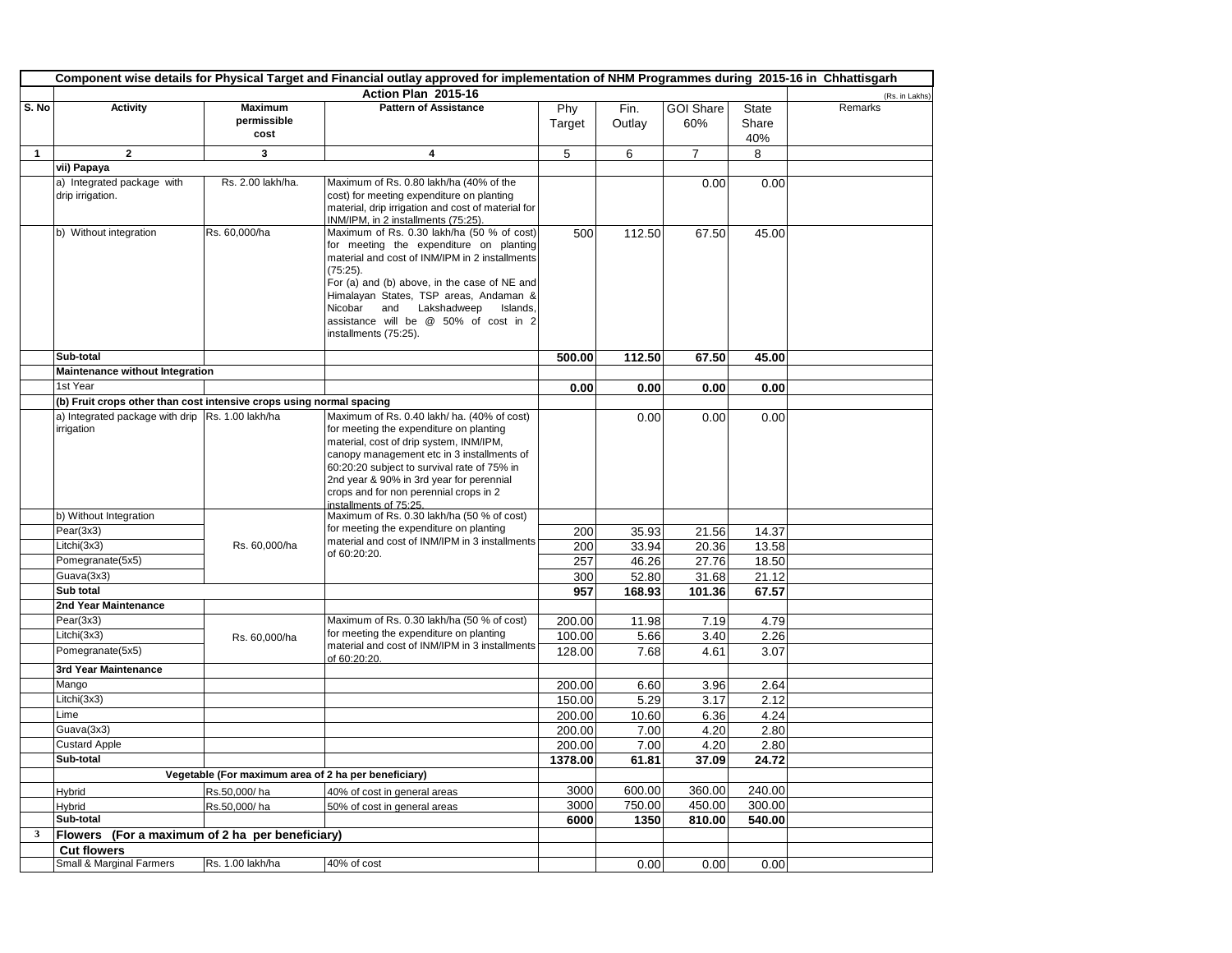|              | Component wise details for Physical Target and Financial outlay approved for implementation of NHM Programmes during 2015-16 in Chhattisgarh |                      |                                                                                               |          |         |                  |              |                |  |
|--------------|----------------------------------------------------------------------------------------------------------------------------------------------|----------------------|-----------------------------------------------------------------------------------------------|----------|---------|------------------|--------------|----------------|--|
|              |                                                                                                                                              |                      | Action Plan 2015-16                                                                           |          |         |                  |              | (Rs. in Lakhs) |  |
| S. No        | <b>Activity</b>                                                                                                                              | <b>Maximum</b>       | <b>Pattern of Assistance</b>                                                                  | Phy      | Fin.    | <b>GOI Share</b> | <b>State</b> | Remarks        |  |
|              |                                                                                                                                              | permissible          |                                                                                               | Target   | Outlay  | 60%              | Share        |                |  |
|              |                                                                                                                                              | cost                 |                                                                                               |          |         |                  | 40%          |                |  |
| $\mathbf{1}$ | $\overline{2}$                                                                                                                               | 3                    | 4                                                                                             | 5        | 6       | $\overline{7}$   | 8            |                |  |
|              | Other farmers                                                                                                                                | do                   | 25% of the cost                                                                               | 100.0    | 25.00   | 15.00            | 10.00        |                |  |
|              | <b>Bulbulous flowers</b>                                                                                                                     |                      |                                                                                               |          |         |                  |              |                |  |
|              | Small & Marginal Farmers                                                                                                                     | Rs. 1.50 lakh/ha     | 40 % of the cost                                                                              |          | 0.00    | 0.00             | 0.00         |                |  |
|              | Other farmers                                                                                                                                | do                   | 25% of cost                                                                                   | 1140.0   | 427.50  | 256.50           | 171.00       |                |  |
|              | <b>Loose Flowers</b>                                                                                                                         |                      |                                                                                               |          |         |                  |              |                |  |
|              | <b>Small &amp; Marginal Farmers</b>                                                                                                          | Rs. 40,000/ha        | 40% of cost                                                                                   |          | 0.00    | 0.00             | 0.00         |                |  |
|              | Marigold                                                                                                                                     | Rs. 40,000/ha        | 40% of cost                                                                                   | 1000.0   | 160.00  | 96.00            | 64.00        |                |  |
|              | <b>Sub-total flowers</b>                                                                                                                     |                      |                                                                                               | 2240.00  | 612.50  | 367.50           | 245.00       |                |  |
| 4            | Spices (For a maximum area of 4 ha per beneficiary)                                                                                          |                      |                                                                                               |          |         |                  |              |                |  |
|              |                                                                                                                                              |                      |                                                                                               |          |         |                  |              |                |  |
|              | Seed spice and Rhizomatic<br>spices                                                                                                          | Rs.30,000/ha         | Maximum of Rs. 12,000/- per ha. (40% of<br>cost) for meeting the expenditure on planting      | 2300     | 276.00  | 165.60           | 110.40       |                |  |
|              |                                                                                                                                              |                      | material and cost of material for INM/IPM etc).                                               |          |         |                  |              |                |  |
|              | <b>Perennial spices</b>                                                                                                                      | Rs. 50,000/ha        | Maximum of Rs. 20,000/- per ha (@40% of                                                       |          | 0.00    | 0.00             | 0.00         |                |  |
|              | (black pepper)                                                                                                                               |                      | cost) for meeting the expenditure on planting                                                 |          |         |                  |              |                |  |
|              |                                                                                                                                              |                      | material and cost of material for INM/IPM etc.                                                |          |         |                  |              |                |  |
|              |                                                                                                                                              |                      | For (i) and (ii) above, in the case of TSP                                                    |          |         |                  |              |                |  |
|              |                                                                                                                                              |                      | areas, Andaman and Lakshadweep Islands,                                                       |          |         |                  |              |                |  |
|              |                                                                                                                                              |                      | assistance will be @ 50% of cost.                                                             |          |         |                  |              |                |  |
|              |                                                                                                                                              |                      |                                                                                               |          |         |                  |              |                |  |
|              | Sub-total spices                                                                                                                             |                      |                                                                                               | 2300     | 276.00  | 165.60           | 110.40       |                |  |
|              | Plantation crops (For a maximum area of 4 ha per beneficiary)                                                                                |                      |                                                                                               |          |         |                  |              |                |  |
|              | <b>Beetal wine</b>                                                                                                                           |                      |                                                                                               |          |         |                  |              |                |  |
|              | a) Integrated package with Rs. 1.00 lakh/ha                                                                                                  |                      | Rs. 0.40 lakh per ha (40% of cost) for                                                        |          | 0.00    | 0.00             | 0.00         |                |  |
|              | drip irrigation                                                                                                                              |                      | meeting the expenditure on planting material<br>and cost of material for drip system, INM/IPM |          |         |                  |              |                |  |
|              |                                                                                                                                              |                      | etc) in 3 installments of 60:20:20 subject to                                                 |          |         |                  |              |                |  |
|              |                                                                                                                                              |                      | survival rate of 50% in second year and 90%                                                   |          |         |                  |              |                |  |
|              |                                                                                                                                              |                      | in third year.                                                                                |          |         |                  |              |                |  |
|              | b) Without integration                                                                                                                       | Rs. 50,000/ha        | Rs.0.20 lakh per ha (40 % of cost) for<br>meeting the expenditure on planting material        |          | 0.00    | 0.00             | 0.00         |                |  |
|              |                                                                                                                                              |                      | and cost of material for INM/IPM in 3                                                         |          |         |                  |              |                |  |
|              |                                                                                                                                              |                      | installments of 60:20:20 subject to survival                                                  |          |         |                  |              |                |  |
|              |                                                                                                                                              |                      | rate of 75% in second year and 90% in third                                                   |          |         |                  |              |                |  |
|              |                                                                                                                                              |                      | year for a maximum area of 4 ha per                                                           |          |         |                  |              |                |  |
|              |                                                                                                                                              |                      | beneficiary.<br>For (a) and<br>(b) above, in the case of TSP areas,                           |          |         |                  |              |                |  |
|              |                                                                                                                                              |                      | Andaman & Nicobar and Lakshadweep                                                             |          |         |                  |              |                |  |
|              |                                                                                                                                              |                      | Islands assistance will be @ 50% of cost in 3                                                 |          |         |                  |              |                |  |
|              |                                                                                                                                              |                      | installments.                                                                                 |          |         |                  |              |                |  |
|              | Sub-total                                                                                                                                    |                      |                                                                                               | 0.00     | 0.00    | 0.00             | 0.00         |                |  |
|              | <b>Grand Total Area Expansion</b>                                                                                                            |                      |                                                                                               | 13022.00 | 2907.43 | 1744.46          | 1162.97      |                |  |
|              | <b>Grand Total Maintenance</b>                                                                                                               |                      |                                                                                               | 2378.00  | 186.81  | 112.09           | 74.72        |                |  |
|              | <b>Mushrooms</b>                                                                                                                             |                      |                                                                                               |          |         |                  |              |                |  |
|              | <b>Production unit</b><br><b>Public Sector</b>                                                                                               | Rs. 20.00 lakh/ unit | 100% of the cost.                                                                             |          |         |                  |              |                |  |
|              | <b>Private Sector</b>                                                                                                                        | Rs. 20.00 lakh/ unit | 40% of cost for private sector, for meeting the                                               | 1.0      | 20.00   | 12.00            | 8.00         |                |  |
|              |                                                                                                                                              |                      | expenditure on infrastructure, as credit linked                                               | 1.0      | 8.00    | 4.80             | 3.20         |                |  |
|              |                                                                                                                                              |                      | back ended subsidy.                                                                           |          |         |                  |              |                |  |
|              | Spawn making unit                                                                                                                            |                      |                                                                                               |          |         | 0.00             | 0.00         |                |  |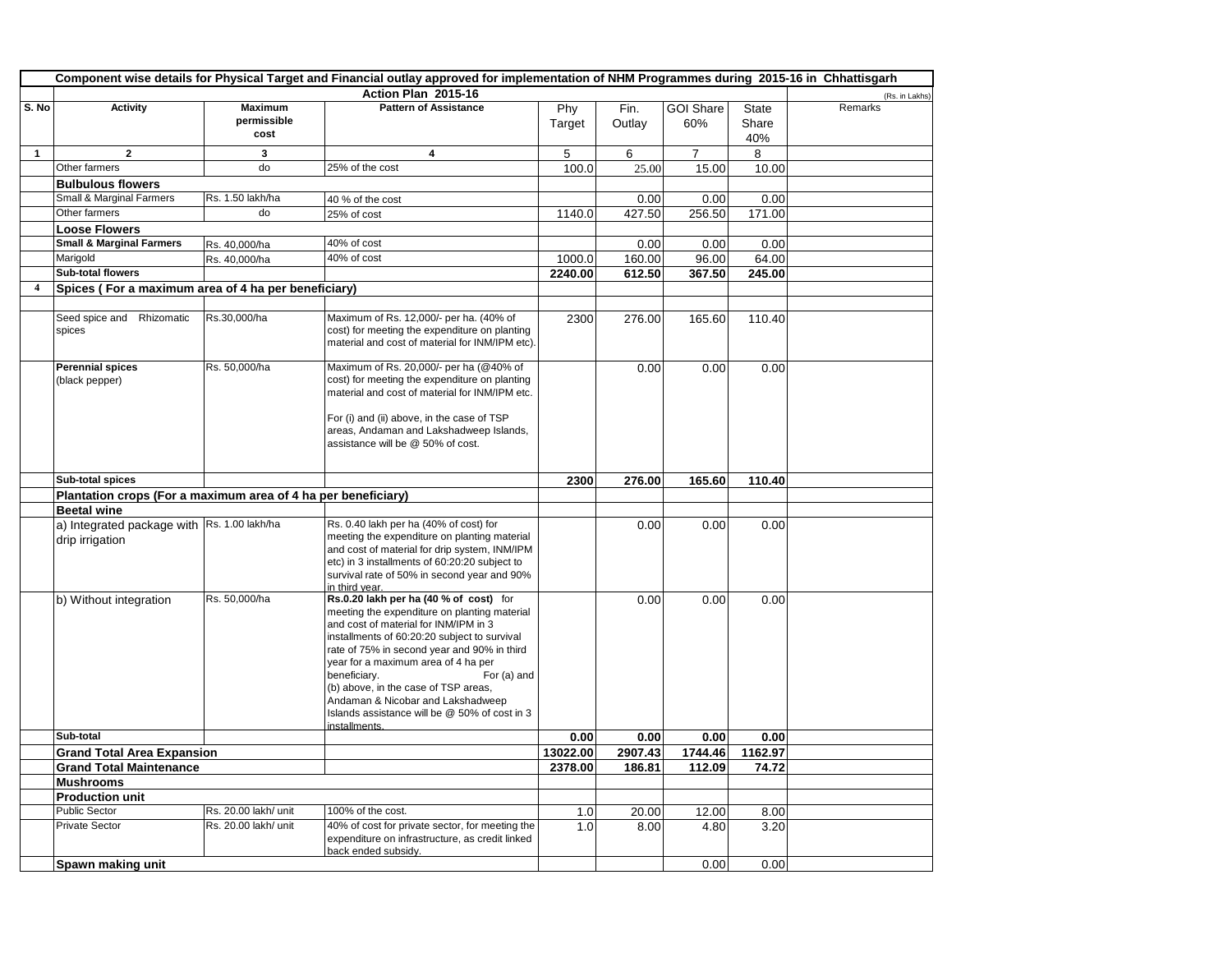|              | Component wise details for Physical Target and Financial outlay approved for implementation of NHM Programmes during 2015-16 in Chhattisgarh |                                       |                                                                                                                           |                |                |                         |                |                                                                                                                                     |  |
|--------------|----------------------------------------------------------------------------------------------------------------------------------------------|---------------------------------------|---------------------------------------------------------------------------------------------------------------------------|----------------|----------------|-------------------------|----------------|-------------------------------------------------------------------------------------------------------------------------------------|--|
|              |                                                                                                                                              |                                       | Action Plan 2015-16                                                                                                       |                |                |                         |                | (Rs. in Lakhs)                                                                                                                      |  |
| S. No        | <b>Activity</b>                                                                                                                              | <b>Maximum</b><br>permissible<br>cost | <b>Pattern of Assistance</b>                                                                                              | Phy<br>Target  | Fin.<br>Outlay | <b>GOI Share</b><br>60% | State<br>Share | Remarks                                                                                                                             |  |
| $\mathbf{1}$ | $\overline{\mathbf{2}}$                                                                                                                      | 3                                     | 4                                                                                                                         | 5              | 6              | $\overline{7}$          | 40%<br>8       |                                                                                                                                     |  |
|              | <b>Public Sector</b>                                                                                                                         | Rs. 15 lakh/ unit                     | 100% of the cost.                                                                                                         |                | 0.00           | 0.00                    | 0.00           |                                                                                                                                     |  |
|              | <b>Private Sector</b>                                                                                                                        | Rs. 15 lakh/ unit                     | 40% of cost for private sector, for meeting the<br>expenditure on infrastructure, as credit linked<br>back ended subsidy. |                | 0.00           | 0.00                    | 0.00           |                                                                                                                                     |  |
|              | <b>Compost making unit</b>                                                                                                                   |                                       |                                                                                                                           |                |                | 0.00                    | 0.00           |                                                                                                                                     |  |
|              | <b>Public Sector</b>                                                                                                                         | Rs. 20.00 lakh/ unit                  | 100% of the cost.                                                                                                         |                | 0.00           | 0.00                    | 0.00           |                                                                                                                                     |  |
|              | <b>Private Sector</b>                                                                                                                        | Rs. 20.00 lakh/ unit                  | 40% of cost for private sector, for meeting the<br>expenditure on infrastructure, as credit linked<br>back ended subsidy. |                | 0.00           | 0.00                    | 0.00           |                                                                                                                                     |  |
|              | Sub-total mushrooms                                                                                                                          |                                       |                                                                                                                           | 2.00           | 28.00          | 16.80                   | 11.20          |                                                                                                                                     |  |
|              | <b>Creation of Water resources</b>                                                                                                           |                                       |                                                                                                                           |                |                | 0.00                    | 0.00           |                                                                                                                                     |  |
|              | <b>Community tanks</b>                                                                                                                       |                                       |                                                                                                                           |                |                | 0.00                    | 0.00           |                                                                                                                                     |  |
|              |                                                                                                                                              |                                       | i) Community tanks/on farm ponds/on farm water reservoirs with use of plastic/RCC                                         |                |                | 0.00                    | 0.00           |                                                                                                                                     |  |
|              | Plain areas                                                                                                                                  | Rs. 20.00 lakh in plain               | Community tanks/on farm ponds/on farm water reservoirs with use of plastic/RCC<br>100% of cost for 10 ha command          | 25             | 500.0          | 0.00<br>300.00          | 0.00<br>200.00 |                                                                                                                                     |  |
|              |                                                                                                                                              | areas                                 |                                                                                                                           |                |                |                         |                |                                                                                                                                     |  |
|              | Hilly areas.                                                                                                                                 | areas.                                | Rs. 25 lakh/ unit for Hilly 100% of cost for 10 ha command                                                                |                | 0.00           | 0.00                    | 0.00           |                                                                                                                                     |  |
|              |                                                                                                                                              |                                       | ii) Water harvesting system for individuals- for storage of water in 20mx20mx3m                                           |                |                |                         |                |                                                                                                                                     |  |
|              | Plain areas                                                                                                                                  | areas and                             | Rs. 1.50 lakh/unit in plain 50% of cost. Maintenance to be ensured by<br>the beneficiary.                                 |                | 0.00           | 0.00                    | 0.00           |                                                                                                                                     |  |
|              | Hilly areas.                                                                                                                                 | areas                                 | Rs. 1.80 lakh/unit in hilly 50% of cost. Maintenance to be ensured by<br>the beneficiary.                                 |                | 0.00           | 0.00                    | 0.00           |                                                                                                                                     |  |
|              | Sub-total                                                                                                                                    |                                       |                                                                                                                           | 25             | 500.00         | 300.00                  | 200.00         |                                                                                                                                     |  |
| 5            |                                                                                                                                              | <b>Protected cultivation</b>          |                                                                                                                           |                |                | 0.00                    | 0.00           |                                                                                                                                     |  |
|              | a) Green House structure                                                                                                                     |                                       |                                                                                                                           |                |                |                         |                |                                                                                                                                     |  |
|              | (b) Naturally ventilated system                                                                                                              |                                       |                                                                                                                           |                |                |                         |                |                                                                                                                                     |  |
|              | (i) Tubular structur                                                                                                                         | Rs.1060/Sq.m                          | 50% of the cost limited to 4000 Sq.m per<br>beneficiary.                                                                  |                | 0.00           | 0.00                    | 0.00           | Minutes of SLEC meeting to be<br>submitted along with details of<br>beneficiareis, locaiton, etc to<br>facilitate release of funds. |  |
|              | c) Plastic Mulching                                                                                                                          |                                       |                                                                                                                           |                |                |                         |                |                                                                                                                                     |  |
|              | <b>Plastic Mulching</b>                                                                                                                      | Rs. 32,000/ha                         | 50% of the total cost limited to 2 ha per<br>beneficiary.                                                                 | 1.2            | 1920.00        | 1152.00                 | 768.00         |                                                                                                                                     |  |
|              | <b>Plastic Mulching</b>                                                                                                                      | Rs. 36,800/ha for hilly<br>areas      | 50% of the total cost limited to 2 ha per<br>beneficiary.                                                                 |                | 0.00           | 0.00                    | 0.00           |                                                                                                                                     |  |
|              | d) Shade Net House                                                                                                                           |                                       |                                                                                                                           |                |                |                         |                |                                                                                                                                     |  |
|              | i) Tubular structure                                                                                                                         | Rs. 710/Sq.m                          | 50% of cost limited to 4000 Sq.m per<br>beneficiary.                                                                      | 90.00          | 3195.00        | 1917.00                 | 1278.00        |                                                                                                                                     |  |
|              | <b>Plastic Tunnels</b>                                                                                                                       | Rs. 60/Sq.m                           | 50% of cost limited 1000 sq. m per<br>beneficiarv.                                                                        | $\overline{1}$ | 3.00           | 1.80                    | 1.20           |                                                                                                                                     |  |
|              | <b>Plastic Tunnels</b>                                                                                                                       | Rs.75/Sq.m for hilly<br>areas.        | 50% of cost limited 1000 sq. m per<br>beneficiary.                                                                        |                | 0.00           | 0.00                    | 0.00           |                                                                                                                                     |  |
|              | Walk in tunnels                                                                                                                              | Rs. 600/ Sq.m                         | 50% of the cost limited to 4000 sq.m. (each<br>unit not to exceed 800 Sq. m per beneficiary).                             |                | 0.00           | 0.00                    | 0.00           |                                                                                                                                     |  |
|              | e) Anti Bird/Anti Hail Nets                                                                                                                  | Rs.35/- per Sq.m                      | 50% of cost limited to 5000 Sq.m per<br>beneficiary.                                                                      |                | 0.00           | 0.00                    | 0.00           |                                                                                                                                     |  |
|              | f) Cost of planting material &<br>cultivation of high value<br>vegetables grown in poly<br>house                                             | Rs.140/Sq. m                          | 50% of cost limited to 4000 Sq.m per<br>beneficiary.                                                                      | 50.00          | 350.00         | 210.00                  | 140.00         |                                                                                                                                     |  |
|              | Sub-total protected cultivation                                                                                                              |                                       |                                                                                                                           | 142.20         | 5468.00        | 3280.80                 | 2187.20        |                                                                                                                                     |  |
| 6            |                                                                                                                                              |                                       | Promotion of Integrated Nutrient Management(INM)/ Integrated Pest Management                                              |                |                | 0.00                    | 0.00           |                                                                                                                                     |  |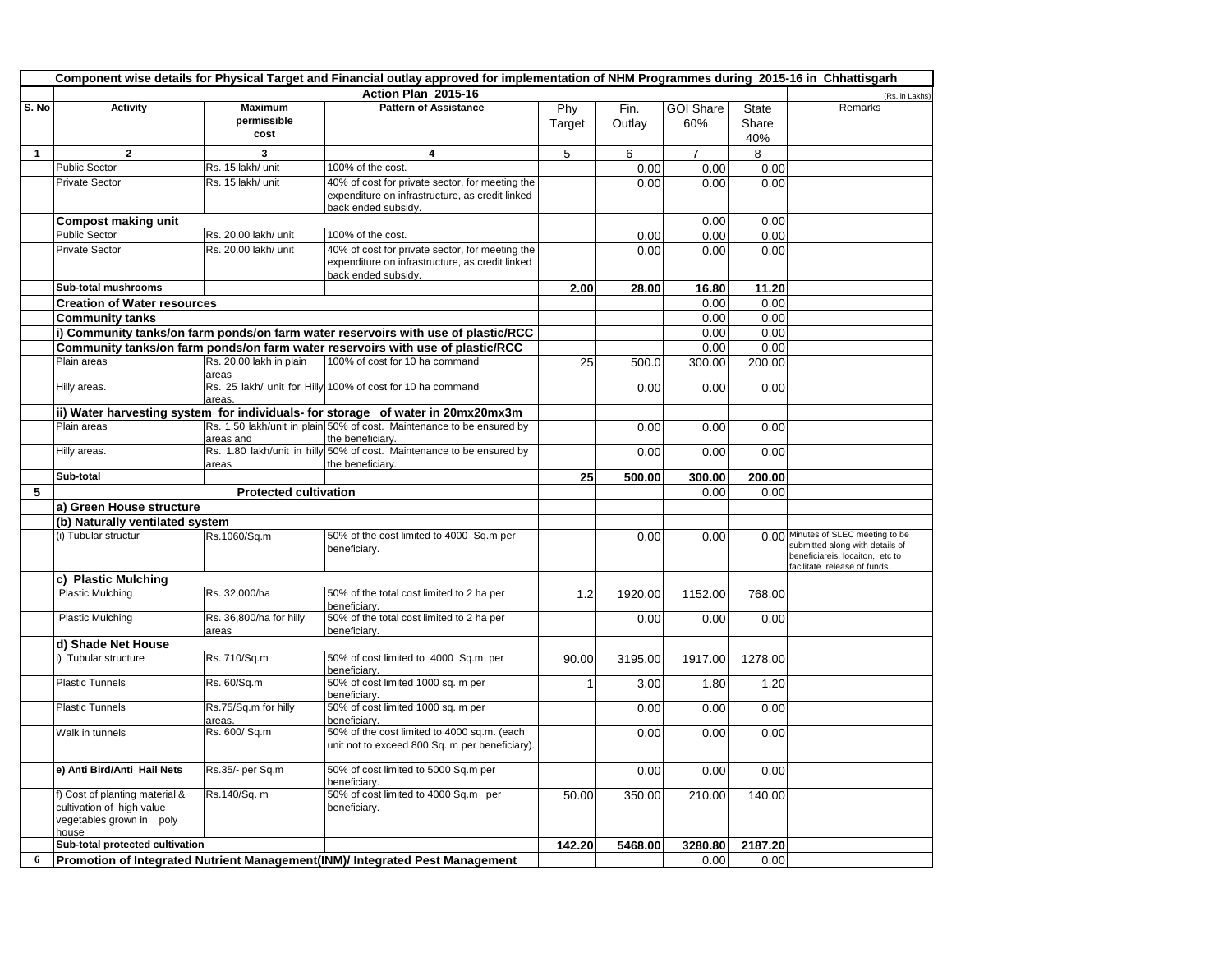| Component wise details for Physical Target and Financial outlay approved for implementation of NHM Programmes during 2015-16 in Chhattisgarh |                                                                                                   |                                                               |                                                                                                                                                                                                                                                                                               |               |                |                         |                       |                              |
|----------------------------------------------------------------------------------------------------------------------------------------------|---------------------------------------------------------------------------------------------------|---------------------------------------------------------------|-----------------------------------------------------------------------------------------------------------------------------------------------------------------------------------------------------------------------------------------------------------------------------------------------|---------------|----------------|-------------------------|-----------------------|------------------------------|
|                                                                                                                                              |                                                                                                   |                                                               | Action Plan 2015-16                                                                                                                                                                                                                                                                           |               |                |                         |                       | (Rs. in Lakhs)               |
| S. No                                                                                                                                        | <b>Activity</b>                                                                                   | <b>Maximum</b><br>permissible<br>cost                         | <b>Pattern of Assistance</b>                                                                                                                                                                                                                                                                  | Phy<br>Target | Fin.<br>Outlay | <b>GOI Share</b><br>60% | State<br>Share<br>40% | Remarks                      |
| $\mathbf{1}$                                                                                                                                 | $\overline{2}$                                                                                    | 3                                                             | 4                                                                                                                                                                                                                                                                                             | 5             | 6              | $\overline{7}$          | 8                     |                              |
|                                                                                                                                              | Promotion of IPM                                                                                  | Rs. 4000/ha                                                   | 30% of cost subject to a maximum of Rs<br>1200/ha limited to 4.00 ha/ beneficiary.                                                                                                                                                                                                            | 5000          | 60.00          | 36.00                   | 24.00                 |                              |
|                                                                                                                                              | Sub-total INM / IPM                                                                               |                                                               |                                                                                                                                                                                                                                                                                               | 5000          | 60.00          | 36.00                   | 24.00                 |                              |
| $\overline{7}$                                                                                                                               | <b>Adoption Organic Farming</b>                                                                   |                                                               |                                                                                                                                                                                                                                                                                               |               |                |                         |                       |                              |
|                                                                                                                                              | (i) Adoption of Organic<br>Farming. 1st Year (ha)                                                 | Rs. 20,000/ha                                                 | 50% of cost limited to Rs.10000/ha for a<br>maximum area of 4 ha. per beneficiary,<br>spread over a period of 3 years involving an<br>assistance of Rs.4000/- in first year and<br>Rs.3000/- each in second & third year. The<br>programme to be linked with certification.                   | 600           | 24.00          | 14.40                   |                       | 9.60 Project to be submitted |
|                                                                                                                                              | 2nd Year                                                                                          | Rs. 20,000/ha                                                 | 50% of cost limited to Rs.10000/ha for a<br>maximum area of 4 ha. per beneficiary,<br>spread over a period of 3 years involving an<br>assistance of Rs.4000/- in first year and<br>Rs.3000/- each in second & third year. The<br>programme to be linked with certification.                   | 4000          | 120.00         | 72.00                   | 48.00                 |                              |
|                                                                                                                                              | 3rd Year                                                                                          | Rs. 20,000/ha                                                 | 50% of cost limited to Rs.10000/ha for a<br>maximum area of 4 ha. per beneficiary,<br>spread over a period of 3 years involving an<br>assistance of Rs.4000/- in first year and<br>Rs.3000/- each in second & third year. The<br>programme to be linked with certification.                   | 2375          | 71.25          | 42.75                   | 28.50                 |                              |
|                                                                                                                                              | (ii) Organic Certification (no)                                                                   |                                                               |                                                                                                                                                                                                                                                                                               |               |                |                         |                       |                              |
|                                                                                                                                              | 1st Year (ha)                                                                                     | Project based                                                 | Rs. 5 lakh for a cluster of 50 ha which will<br>include Rs.1.50 lakh in first year, Rs. 1.50<br>lakh in second year and Rs. 2.00 lakh in third<br>vear.                                                                                                                                       | 12            | 18.00          | 10.80                   |                       | 7.20 Project to be submitted |
|                                                                                                                                              | 2nd Year                                                                                          | Project based                                                 | Rs. 5 lakh for a cluster of 50 ha which will<br>include Rs.1.50 lakh in first year, Rs. 1.50<br>lakh in second year and Rs. 2.00 lakh in third<br>vear.                                                                                                                                       | 80            | 120.00         | 72.00                   | 48.00                 |                              |
|                                                                                                                                              | 3rd Year                                                                                          | Project based                                                 | Rs. 5 lakh for a cluster of 50 ha which will<br>include Rs.1.50 lakh in first year, Rs. 1.50<br>lakh in second year and Rs. 2.00 lakh in third<br>Vear                                                                                                                                        | 47.5          | 95.00          | 57.00                   | 38.00                 |                              |
|                                                                                                                                              | iii) Vermi compost Units /organic input production unit                                           |                                                               |                                                                                                                                                                                                                                                                                               |               |                |                         |                       |                              |
|                                                                                                                                              | i) Vermi compost Units                                                                            | Rs.1,00,000/ unit for<br>permanent structure and<br>Vermibed. | 50% of cost conforming to the size of the unit<br>of 30'x8'x2.5' dimension of permanent<br>Rs. 16,000/unit for HDPE structure to be administered on pro-rata<br>basis. 50% of cost conforming to the size of<br>96 cft (12'x4'x2') and IS 15907:2010 to be<br>administered on pro-rata basis. |               | 0.00           | 0.00                    | 0.00                  |                              |
|                                                                                                                                              | ii) Vermibeds                                                                                     | do                                                            | do                                                                                                                                                                                                                                                                                            | 8125          | 650.00         | 390.00                  | 260.00                |                              |
|                                                                                                                                              | Sub-total                                                                                         |                                                               |                                                                                                                                                                                                                                                                                               | 15239.50      | 1098.25        | 658.95                  | 439.30                |                              |
|                                                                                                                                              | <b>Certification for Good</b><br><b>Agricultural Practices (GAP),</b><br>Including infrastructure | Rs. 10,000/ha                                                 | 50% of the cost for maximum of<br>4ha/beneficiary.                                                                                                                                                                                                                                            |               | 0.00           | 0.00                    | 0.00                  |                              |
|                                                                                                                                              | <b>Centre of Excellence for</b><br>Horticulture                                                   | Rs.1000.00 lakh/ centre                                       | 100% of cost to public sector. This can be<br>established through bi-lateral co-operation<br>also.                                                                                                                                                                                            | 1             | 200.00         | 120.00                  | 80.00                 |                              |
| 8                                                                                                                                            | Pollination support through beekeeping                                                            |                                                               |                                                                                                                                                                                                                                                                                               |               |                |                         |                       |                              |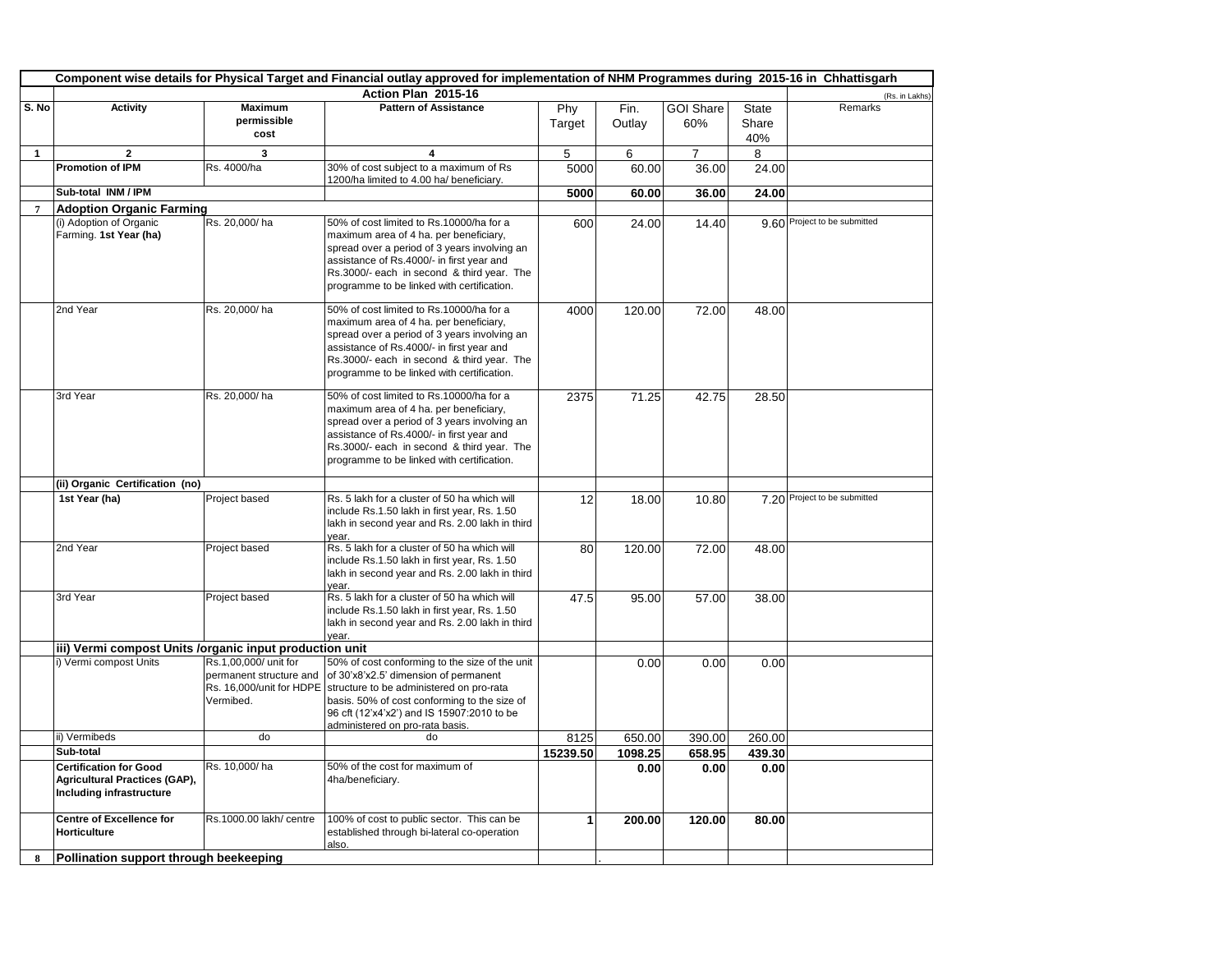|                  | Component wise details for Physical Target and Financial outlay approved for implementation of NHM Programmes during 2015-16 in Chhattisgarh |                                       |                                                                                                                                                                                                                                                                     |               |                |                         |                              |                               |
|------------------|----------------------------------------------------------------------------------------------------------------------------------------------|---------------------------------------|---------------------------------------------------------------------------------------------------------------------------------------------------------------------------------------------------------------------------------------------------------------------|---------------|----------------|-------------------------|------------------------------|-------------------------------|
|                  |                                                                                                                                              |                                       | Action Plan 2015-16                                                                                                                                                                                                                                                 |               |                |                         |                              | (Rs. in Lakhs)                |
| S. No            | <b>Activity</b>                                                                                                                              | <b>Maximum</b><br>permissible<br>cost | <b>Pattern of Assistance</b>                                                                                                                                                                                                                                        | Phy<br>Target | Fin.<br>Outlay | <b>GOI Share</b><br>60% | <b>State</b><br>Share<br>40% | Remarks                       |
| $\mathbf{1}$     | $\mathbf{2}$                                                                                                                                 | 3                                     | 4                                                                                                                                                                                                                                                                   | 5             | 6              | $\overline{7}$          | 8                            |                               |
|                  | Production of nucleus stock<br>(Public sector)                                                                                               | Rs. 20.00 lakh                        | 100% of the cost.                                                                                                                                                                                                                                                   |               | 0.00           | 0.00                    | 0.00                         |                               |
|                  | Production of bee<br>colonies<br>by bee breeder                                                                                              | Rs. 10.00 lakh                        | 40% of cost for producing min. of 2000<br>colonies / vear                                                                                                                                                                                                           |               | 0.00           | 0.00                    | 0.00                         |                               |
|                  | Honey bee colony                                                                                                                             | Rs.2000/colony of 8<br>frames         | 40% of cost limited to 50 colonies /<br>beneficiary.                                                                                                                                                                                                                |               | 0.00           | 0.00                    | 0.00                         |                               |
|                  | <b>Hives</b>                                                                                                                                 | Rs 2000/ per hive.                    | 40% of cost limited to 50 colonies /<br>beneficiarv.                                                                                                                                                                                                                |               | 0.00           | 0.00                    | 0.00                         |                               |
|                  | Equipment including honey<br>extractor (4 frame), food grade<br>container (30 kg), net, etc.                                                 | Rs. 20,000/set                        | 40% of the cost limited to one set per<br>beneficiary.                                                                                                                                                                                                              |               | 0.00           | 0.00                    | 0.00                         |                               |
|                  | Sub-total                                                                                                                                    |                                       |                                                                                                                                                                                                                                                                     | $\bf{0}$      | 0.00           | 0.00                    | 0.00                         |                               |
| $\boldsymbol{9}$ | <b>Horticulture Mechanization</b>                                                                                                            |                                       |                                                                                                                                                                                                                                                                     |               |                |                         |                              |                               |
|                  | i) Tractor (upto 20 PTO HP)                                                                                                                  |                                       |                                                                                                                                                                                                                                                                     |               |                |                         |                              |                               |
|                  | a) General                                                                                                                                   | 3.00 lakh/unit                        | 25% of cost, subject to a maximum of Rs.<br>0.75 lakh/unit for general category farmers,<br>and in the case if SC, ST, Small & Marginal<br>famers, women farmers and beneficiaries in<br>NE states, 35% of cost, subject to a<br>maximum of Rs. 1.00 lakh per unit. | $\mathbf 0$   | 0.00           | 0.00                    | 0.00                         |                               |
|                  | b) SC, ST                                                                                                                                    | 3.00 lakh/unit                        | 25% of cost, subject to a maximum of Rs.<br>0.75 lakh/unit for general category farmers,<br>and in the case if SC, ST, Small & Marginal<br>famers, women farmers and beneficiaries in<br>NE states, 35% of cost, subject to a<br>maximum of Rs. 1.00 lakh per unit. |               | 0.00           | 0.00                    | 0.00                         |                               |
|                  | ii) Power Tiller                                                                                                                             |                                       |                                                                                                                                                                                                                                                                     |               |                |                         |                              |                               |
|                  | b) Power tiller (8 BHP & above)                                                                                                              | 1.50 lakh per unit                    | Subject to a maximum of Rs.0.60 lakh/unit for<br>general category farmers, and in the case if<br>SC, ST, Small & Marginal farmers, women<br>farmers and beneficiaries in NE states,<br>subject of a maximum of Rs. 0.75 lakh/unit.                                  |               | 0.00           | 0.00                    | 0.00                         |                               |
|                  | (v) PP Equipment                                                                                                                             |                                       |                                                                                                                                                                                                                                                                     |               |                |                         |                              |                               |
|                  | Powered<br>d)<br>Knapsack<br>sprayer/power operated Taiwan<br>Sprayer (capacity 16 litre)                                                    | 0.20 lakh per unit                    | Subject to a maximum of Rs.0.08 lakh/unit for<br>general category farmers, and in the case if<br>SC, ST, Small & Marginal farmers, women<br>farmers and beneficiaries in NE states,<br>subject of a maximum of Rs. 0.10 lakh/unit                                   | 5250          | 420.00         | 252.00                  | 168.00                       |                               |
|                  | e) Eco-friendly light trap                                                                                                                   | Rs. 0.028 lakh/unit                   | Subject to a maximum of Rs.0.012 lakh/unit<br>for general category farmers, and in the case<br>if SC, ST, Small & Marginal farmers, women<br>farmers and beneficiaries in NE states,<br>subject of a maximum of Rs. 0.014 lakh/unit                                 | 239           | 2.87           | 1.72                    | 1.15                         |                               |
|                  | Sub-total                                                                                                                                    |                                       |                                                                                                                                                                                                                                                                     | 5489          | 422.87         | 253.72                  | 169.15                       |                               |
|                  | <b>Technology Dissemination</b><br>through demonstration/ Front<br><b>Line Demonstration (FLD)</b>                                           | Rs. 25.00 lakh                        | 75 % of cost in farmers' field and 100% of<br>cost in farms belonging to Public Sector,<br>SAUs etc. No change                                                                                                                                                      | 6             | 150.00         | 90.00                   |                              | 60.00 Project to be submitted |
| 10               | Human Resource Development (HRD)                                                                                                             |                                       |                                                                                                                                                                                                                                                                     |               |                |                         |                              |                               |
|                  |                                                                                                                                              |                                       |                                                                                                                                                                                                                                                                     |               |                |                         |                              |                               |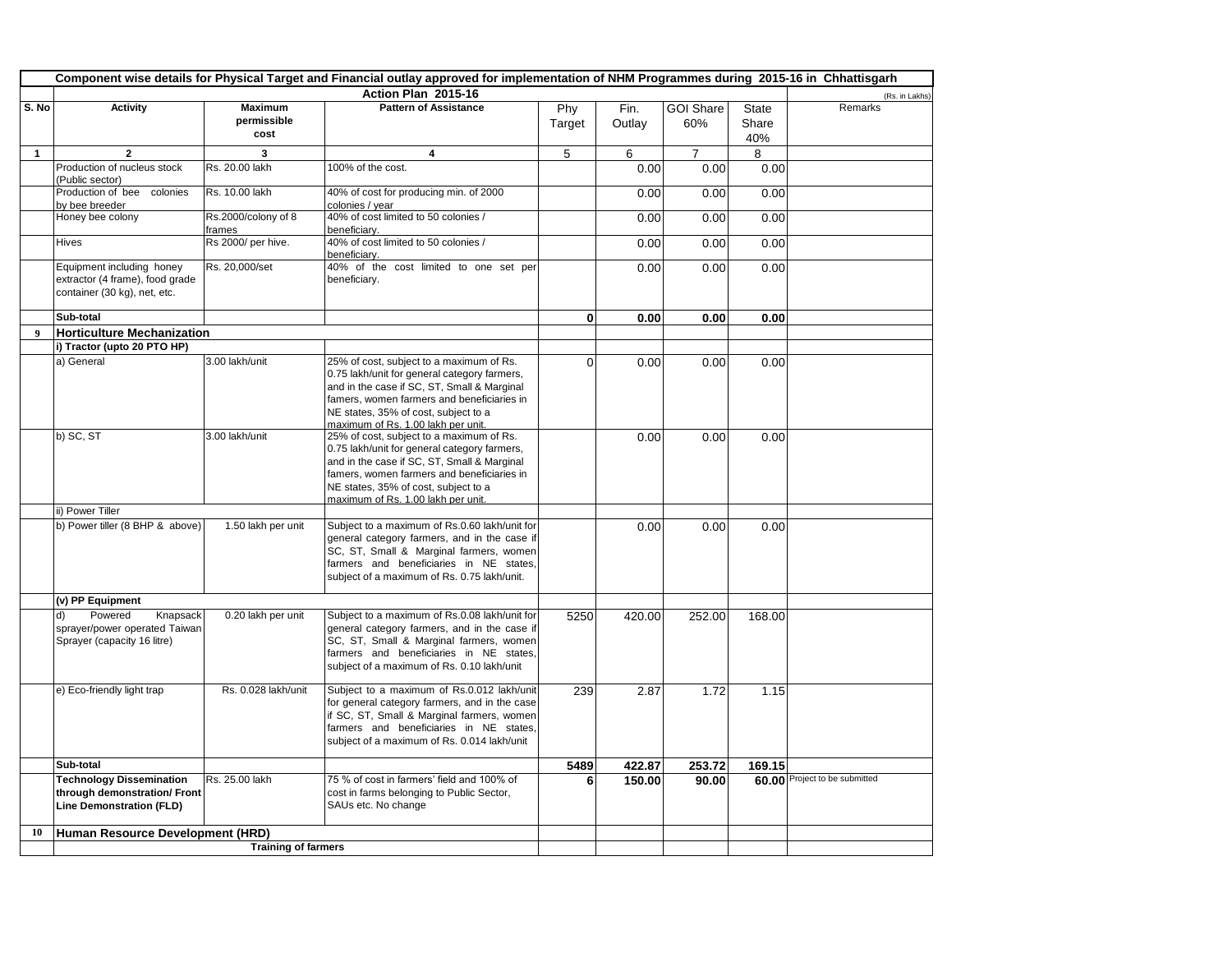|       | Component wise details for Physical Target and Financial outlay approved for implementation of NHM Programmes during 2015-16 in Chhattisgarh |                                                            |                                                                                             |                |                |                         |                       |                                |
|-------|----------------------------------------------------------------------------------------------------------------------------------------------|------------------------------------------------------------|---------------------------------------------------------------------------------------------|----------------|----------------|-------------------------|-----------------------|--------------------------------|
|       |                                                                                                                                              |                                                            | Action Plan 2015-16                                                                         |                |                |                         |                       | (Rs. in Lakhs)                 |
| S. No | <b>Activity</b>                                                                                                                              | <b>Maximum</b><br>permissible                              | <b>Pattern of Assistance</b>                                                                | Phy            | Fin.<br>Outlay | <b>GOI Share</b><br>60% | <b>State</b><br>Share | Remarks                        |
|       |                                                                                                                                              | cost                                                       |                                                                                             | Target         |                |                         | 40%                   |                                |
| 1     | $\mathbf{2}$                                                                                                                                 | $\mathbf{3}$                                               | 4                                                                                           | 5              | 6              | $\overline{7}$          | 8                     |                                |
|       | Within the State                                                                                                                             | Rs. 1000/day per farmer<br>including transport             | 100% of the cost.                                                                           | 4000           | 120.00         | 72.00                   | 48.00                 |                                |
|       | Outside the state                                                                                                                            | Project based as per<br>actual.                            | 100% of the cost.                                                                           | 400            | 28.00          | 16.80                   | 11.20                 |                                |
|       |                                                                                                                                              | (e) Exposure visit of farmers                              |                                                                                             |                |                | 0.00                    | 0.00                  |                                |
|       | Outside the State                                                                                                                            | Project based as per                                       | 100% of the cost.                                                                           |                | 0.00           | 0.00                    | 0.00                  |                                |
|       |                                                                                                                                              | actual.                                                    |                                                                                             |                |                |                         |                       |                                |
|       | Outside India                                                                                                                                |                                                            | Rs. 4.00 lakh / participant Project Based. 100% of air/rail travel cost.                    |                | 0.00           | 0.00                    | 0.00                  |                                |
|       |                                                                                                                                              |                                                            | Training / study tour of technical staff/ field functionaries                               |                |                | 0.00                    | 0.00                  |                                |
|       | Within the State                                                                                                                             | Rs.300/day per<br>participant plus TA/DA,<br>as admissible | 100% of the cost.                                                                           |                | 0.00           | 0.00                    | 0.00                  |                                |
|       | Study tour to progressive<br>States/ units (group of<br>minimum 5 participants)                                                              | Rs.800/day per<br>participant plus TA/DA,<br>as admissible | 100% of the cost.                                                                           |                | 0.00           | 0.00                    | 0.00                  |                                |
|       | Outside India                                                                                                                                |                                                            | Rs. 6.00 lakh / participant 100% of the cost on actual basis.                               | 10             | 60.00          | 36.00                   |                       | 24.00 Project to be submitted  |
|       | Sub-total                                                                                                                                    |                                                            |                                                                                             | 4410           | 208.00         | 124.80                  | 83.20                 |                                |
| 11    |                                                                                                                                              | <b>INTEGRATED POST HARVEST MANAGEMENT</b>                  |                                                                                             |                |                | 0.00                    | 0.00                  |                                |
|       | Pack house / On farm                                                                                                                         | Rs. 4.00 lakh/unit with                                    | 50% of the capital cost.                                                                    | 470            | 940.00         | 564.00                  | 376.00                |                                |
|       | collection & storage unit                                                                                                                    | size of 9Mx6M                                              |                                                                                             |                |                |                         |                       |                                |
|       | Integrated pack house with                                                                                                                   | Rs. 50.00 lakh per unit                                    | Credit linked back-ended subsidy @ 35% of                                                   |                | 0.00           | 0.00                    | 0.00                  |                                |
|       | facilities for conveyer belt,                                                                                                                | with size of 9Mx18M                                        | the cost of project in general areas and 50%                                                |                |                |                         |                       |                                |
|       | sorting, grading units, washing,<br>drying and weighing.                                                                                     |                                                            | of cost in case Hilly & Scheduled areas, per<br>beneficiarv.                                |                |                |                         |                       |                                |
|       |                                                                                                                                              | Cold Storage (Construction, Expansion and Modernisation)   |                                                                                             |                |                | 0.00                    | 0.00                  |                                |
|       | i) Cold storage units Type 1 -                                                                                                               | Rs. 8,000/MT, (max                                         | Credit linked back-ended subsidy @ 35% of                                                   | $\overline{2}$ | 280.00         | 168.00                  |                       | 112.00 Project to be submitted |
|       | basic mezzanine structure                                                                                                                    | 5,000 MT capacity)                                         | the cost of project in general areas and 50%                                                |                |                |                         |                       |                                |
|       | with large chamber (of >250                                                                                                                  |                                                            | of cost in case Hilly & Scheduled areas, per                                                |                |                |                         |                       |                                |
|       | MT) type with single<br>temperature zone                                                                                                     |                                                            | beneficiarv.                                                                                |                |                |                         |                       |                                |
|       | C.A/M.A. Storage units -                                                                                                                     | Rs. 32,000/ MT for 5000                                    | Credit linked back-ended subsidy @40% of                                                    |                | 0.00           | 0.00                    | 0.00                  |                                |
|       |                                                                                                                                              | MT capacity                                                | the cost of project in General areas.                                                       |                |                |                         |                       |                                |
|       | Refer vans/ containers (general                                                                                                              | Rs. 26.00 lakh for 9 MT                                    | Credit linked back-ended subsidy @ 35% of                                                   |                | 0.00           | 0.00                    | 0.00                  |                                |
|       | areas)                                                                                                                                       | (NHM & HMNEH), and<br>prorata basis for lesser             | the cost of project in general areas and 50%<br>of cost in case of Hilly & Scheduled areas, |                |                |                         |                       |                                |
|       |                                                                                                                                              | capacity, but not below 4                                  | per beneficiary.                                                                            |                |                |                         |                       |                                |
|       |                                                                                                                                              | MT.                                                        |                                                                                             |                |                |                         |                       |                                |
|       | Sub-total                                                                                                                                    |                                                            |                                                                                             | 472.00         | 1220.00        | 732.00                  | 488.00                |                                |
| 12    |                                                                                                                                              |                                                            | ESTABLISHMENT OF MARKETING INFRASTRUCTURE FOR HORTICULTURAL                                 |                |                | 0.00                    | 0.00                  |                                |
|       | Terminal markets                                                                                                                             |                                                            | Rs. 150.00 crore/ project 25% to 40% (limited to Rs.50.00 crore) as                         |                | 0.00           | 0.00                    | 0.00                  |                                |
|       |                                                                                                                                              |                                                            | Public-Private Partnership mode through                                                     |                |                |                         |                       |                                |
|       |                                                                                                                                              |                                                            | competitive bidding, in accordance with<br>operational quidelines issued separately.        |                |                |                         |                       |                                |
|       | Wholesale markets                                                                                                                            | Rs.100.00 crore/project                                    | Credit linked back-ended subsidy @ 25% of                                                   |                | 0.00           | 0.00                    |                       | 0.00 Project to be submitted   |
|       |                                                                                                                                              |                                                            | the capital cost of project in general areas                                                |                |                |                         |                       |                                |
|       |                                                                                                                                              |                                                            | and 33.33% in case of Hilly & Scheduled                                                     |                |                |                         |                       |                                |
|       |                                                                                                                                              |                                                            | areas for individual entrepreneurs.                                                         |                |                |                         |                       |                                |
|       | Rural Markets/ Apni                                                                                                                          | Rs. 25.00 lakh                                             | Credit linked back-ended subsidy @ 40% of                                                   |                | 0.00           | 0.00                    |                       | 0.00 Project to be submitted   |
|       | mandies/Direct markets                                                                                                                       |                                                            | the capital cost of project in general areas                                                |                |                |                         |                       |                                |
|       |                                                                                                                                              |                                                            | and 55% in case of Hilly & Scheduled areas,                                                 |                |                |                         |                       |                                |
|       |                                                                                                                                              |                                                            | per beneficiary.                                                                            |                |                |                         |                       |                                |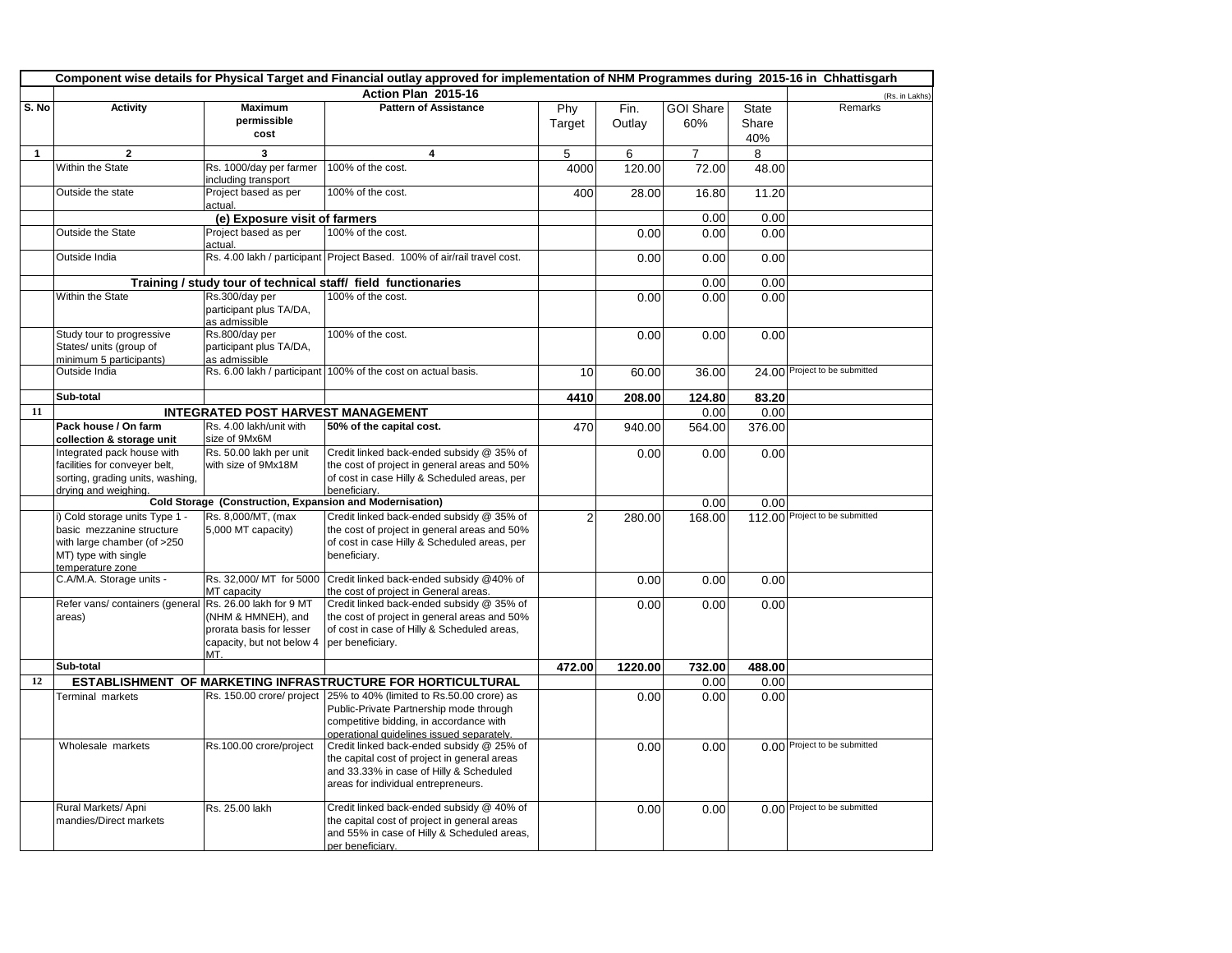|       | Component wise details for Physical Target and Financial outlay approved for implementation of NHM Programmes during 2015-16 in Chhattisgarh                                                                            |                                                                                                                              |                                                                                                                 |                |                |                         |                |                                                                                                                                          |
|-------|-------------------------------------------------------------------------------------------------------------------------------------------------------------------------------------------------------------------------|------------------------------------------------------------------------------------------------------------------------------|-----------------------------------------------------------------------------------------------------------------|----------------|----------------|-------------------------|----------------|------------------------------------------------------------------------------------------------------------------------------------------|
|       |                                                                                                                                                                                                                         |                                                                                                                              | Action Plan 2015-16                                                                                             |                |                |                         |                | (Rs. in Lakhs)                                                                                                                           |
| S. No | <b>Activity</b>                                                                                                                                                                                                         | <b>Maximum</b><br>permissible<br>cost                                                                                        | <b>Pattern of Assistance</b>                                                                                    | Phy<br>Target  | Fin.<br>Outlay | <b>GOI Share</b><br>60% | State<br>Share | Remarks                                                                                                                                  |
| 1     | $\overline{2}$                                                                                                                                                                                                          | 3                                                                                                                            | $\overline{\mathbf{4}}$                                                                                         | 5              | 6              | $\overline{7}$          | 40%<br>8       |                                                                                                                                          |
|       | Retail Markets/ outlets                                                                                                                                                                                                 | Rs. 15.00 lakh /unit                                                                                                         | Credit linked back-ended subsidy @ 35% of                                                                       |                | 0.00           | 0.00                    |                | 0.00 Minutes of SLEC meeting to be                                                                                                       |
|       | (environmentally controlled)                                                                                                                                                                                            |                                                                                                                              | the capital cost of project in general areas<br>and 50% in case of Hilly & Scheduled areas,<br>per beneficiary. |                |                |                         |                | submitted along with details of<br>beneficiareis, locaiton, etc to<br>facilitate release of funds.                                       |
|       | Static/Mobile Vending Cart/<br>platform with cool chamber.                                                                                                                                                              | Rs. 30,000/ unit                                                                                                             | 50% of total cost.                                                                                              |                | 0.00           | 0.00                    |                | 0.00 Minutes of SLEC meeting to be<br>submitted along with details of<br>beneficiareis, locaiton, etc to<br>facilitate release of funds. |
|       | Sub-total                                                                                                                                                                                                               |                                                                                                                              |                                                                                                                 | 0.00           | 0.00           | 0.00                    | 0.00           |                                                                                                                                          |
| 13    |                                                                                                                                                                                                                         | <b>Mission Management</b>                                                                                                    |                                                                                                                 |                |                |                         |                |                                                                                                                                          |
|       | State & Districts Mission Offices 5% of total annual<br>and implementing agencies for<br>administrative expenses,<br>project, preparation,<br>computerization, contingency<br>etc.                                      | expenditure on the basis<br>of appraised needs to<br>State Horticulture Mission<br>(SHM) / implementing<br>Agencies          | 100% assistance.                                                                                                |                | 633.97         | 380.38                  | 253.59 634.0   |                                                                                                                                          |
|       | Institutional Strengthening,<br>hire/purchase of vehicles,<br>hardware/software                                                                                                                                         | Project based                                                                                                                | 100% assistance.                                                                                                |                |                | 0.00                    | 0.00           |                                                                                                                                          |
|       | Software Maintenance                                                                                                                                                                                                    |                                                                                                                              |                                                                                                                 |                |                | 0.00                    | 0.00           |                                                                                                                                          |
|       | Seminars, conferences, workshops, exhibitions, Kisan<br>Mela, horticulture shows, honey festivals etc.                                                                                                                  |                                                                                                                              |                                                                                                                 |                |                | 0.00                    |                | 0.00 Minutes of SLEC meeting to be<br>submitted along with details of<br>beneficiareis, locaiton, etc to<br>facilitate release of funds. |
|       | International level                                                                                                                                                                                                     | Rs. 7.50 lakh per event.                                                                                                     | 100% of cost per event of 4 days, on pro rata<br>basis.                                                         |                | 0.00           | 0.00                    | 0.00           |                                                                                                                                          |
|       | National level                                                                                                                                                                                                          | Rs. 5.00 lakh per event.                                                                                                     | 100% of cost per event of two days.                                                                             |                | 0.00           | 0.00                    | 0.00           |                                                                                                                                          |
|       | State level                                                                                                                                                                                                             | Rs. 3.00 lakh / event                                                                                                        | 100% assistance subject to a maximum of<br>Rs.3.00 lakh per event of two days.                                  | $\overline{2}$ | 6.00           | 3.60                    | 2.40           |                                                                                                                                          |
|       | <b>District level</b>                                                                                                                                                                                                   | Rs. 2.00 lakh /event                                                                                                         | 100% assistance subject to a maximum of<br>Rs.2.00 lakh per event of two days.                                  | $\overline{7}$ | 14.00          | 8.40                    | 5.60           |                                                                                                                                          |
|       | Information dissemination<br>through publicity, printed<br>literature etc and local<br>advertisements                                                                                                                   | Rs. 0.40 lakh/ block                                                                                                         | 100% of cost.                                                                                                   |                | 0.00           | 0.00                    | 0.00           |                                                                                                                                          |
|       | Development of technology<br>packages in electronic form to<br>be shared through IT network                                                                                                                             | Rs. 1.00 lakh/ district                                                                                                      | 100% of Cost                                                                                                    |                | 0.00           | 0.00                    | 0.00           |                                                                                                                                          |
|       | Technical Support Group (TSG) Project based, subject to<br>at State Level for hiring<br>experts/staff, studies,<br>monitoring & concurrent<br>evaluation/evaluation, mass<br>media, publicity, video<br>conference etc. | a ceiling of Rs. 50.00<br>lakh per annum/state                                                                               | 100% of cost                                                                                                    |                |                | 0.00                    | 0.00           |                                                                                                                                          |
|       | Promotion of Farmer Producers As per norms issued by<br>Organization/ FPO/FIG Farmer<br>Interest Groups of 15-20<br>farmers/20 ha, Growers<br>Associations and tie up with<br>Financial Institution and<br>Aggregators. | SFAC.                                                                                                                        | As per norms issued by SFAC from time to<br>time.                                                               |                |                | 0.00                    | 0.00           |                                                                                                                                          |
|       | Baseline survey and<br>Strengthening horticultural<br>statistical data base                                                                                                                                             | Rs. 100.00 lakh for large<br>states, Rs. 50.00 lakh for<br>small states and Rs.<br>25.00 lakh for very small<br>states/ UTs. | 100% of cost as one time grant on survey<br>related activities.                                                 |                | 0.00           | 0.00                    | 0.00           |                                                                                                                                          |